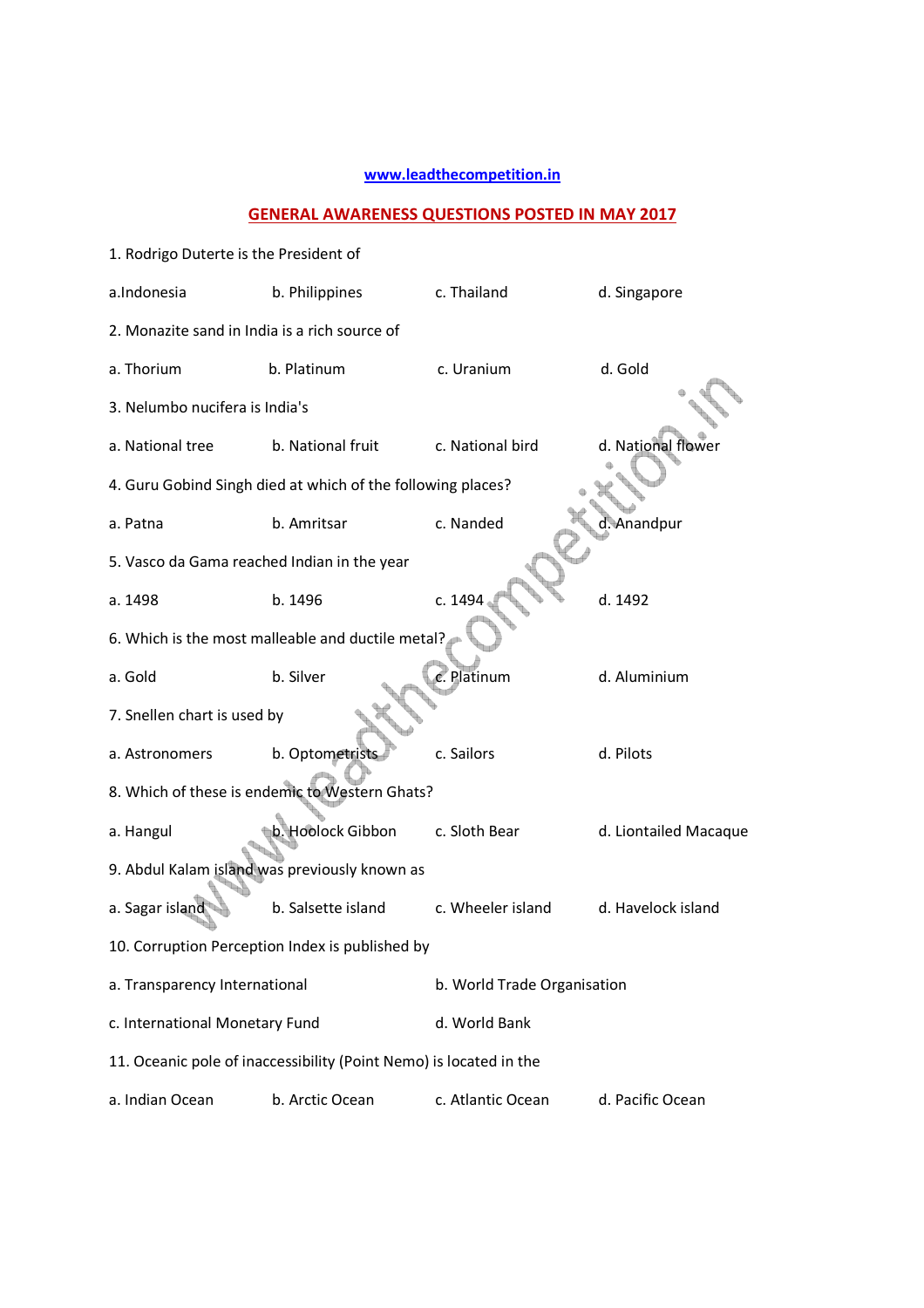12. The number of electrons in the outermost shell of an inert gas are a. eight b. six c. four c. four d. two 13. Olympus mons is a mountain located on which planet? a. Venus b. Mars c. Jupiter d. Saturn 14. Which tournament is referred to as Roland Garros? a. Australian Open b. French Open c. US Open d. Wimbledon 15. What is the normal temperature of human body in degrees centigrade? a.  $35^\circ$  C b.  $36^\circ$  C c.  $37^\circ$  C 16. What is the number of judges in the International Court of Justice? a. 12 b. 15 c. 18 d. 20 17. Which of the following is located within the precincts of Rashtrapathi Bhavan? a. Mughal Gardens b. Buddha Gardens c. Lodhi Gardens d. Hanging Gardens 18. Who is the director of the film Baahubali 2: The Conclusion? a. K Viswanath b. SS Rajamouli c. KV Vijayendra Prasad d. S Shankar 19. Which country does not have a coastline with the Arabian Sea? a. Afghanistan b. Iran c. Somalia d. Oman 20. Turpentine is obtained from which of the following trees? a. Eucalyptus b. Pine c. Cinchona d. Neem 21. Atoms which have same mass number but different atomic number are called a. Isobars b. Isotopes c. Isomers d. Isotones 22. At which tournament is the Venus Rosewater Dish trophy awarded? a. French Open b. Wimbledon c. Australian Open d. US Open 23. What is the boiling point of water in Kelvin scale? a.  $353^{\circ}$  K b.  $363^{\circ}$  K c.  $373^{\circ}$  K d.  $273^{\circ}$  K

24. Peace Palace is the seat of which international organisation?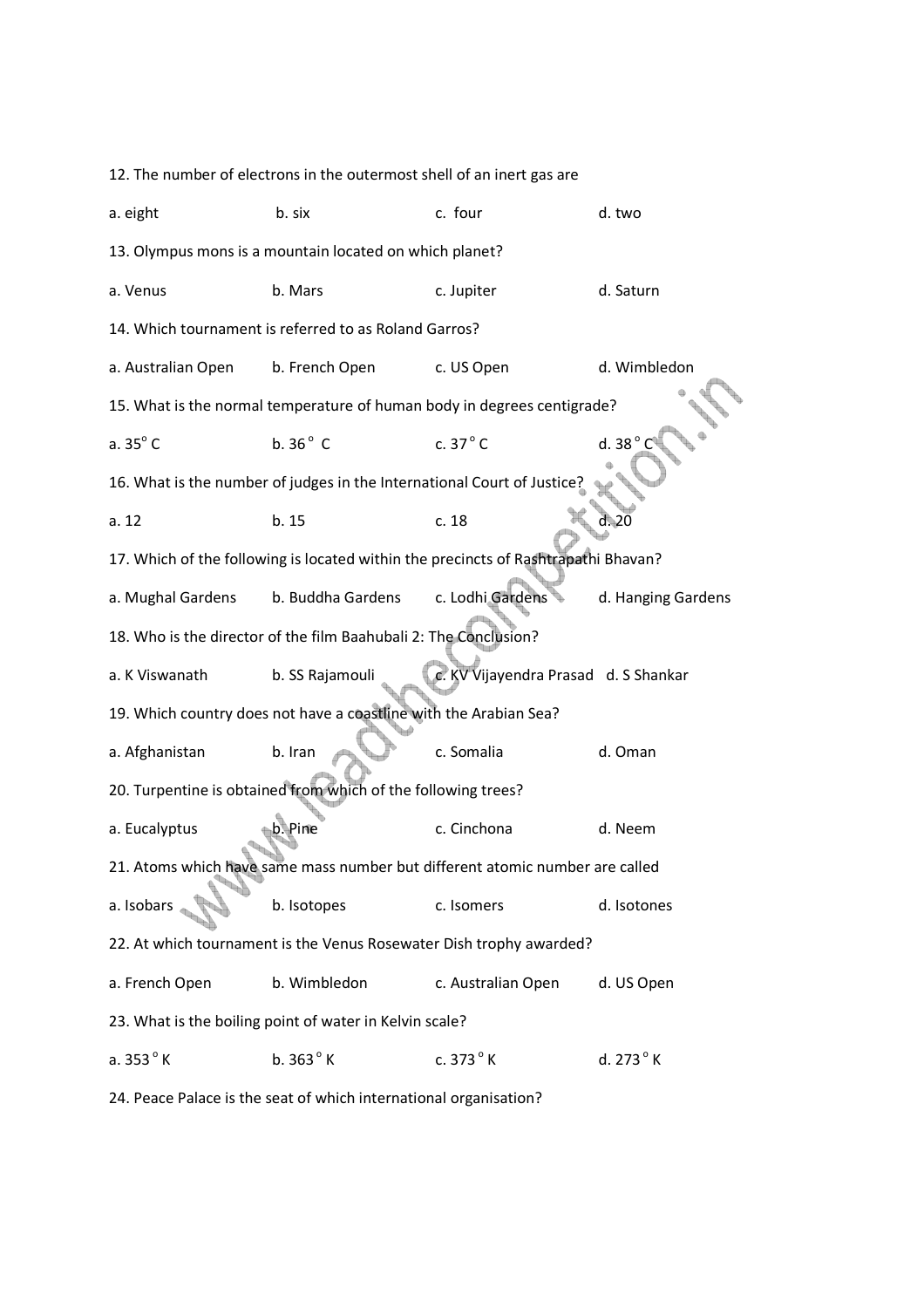| a. International Court of Justice                              |                                                                              | b. United Nations Organisation              |             |  |  |
|----------------------------------------------------------------|------------------------------------------------------------------------------|---------------------------------------------|-------------|--|--|
| c. Amnesty International                                       |                                                                              | d. International Committee of the Red Cross |             |  |  |
|                                                                | 25. Indira Gandhi National Forest Academy is located at                      |                                             |             |  |  |
| a. Dehradun                                                    | b. Hyderabad                                                                 | c. Shimla                                   | d. Jaipur   |  |  |
|                                                                | 26. Who was the first Indian woman to be appointed as a judge of High Court? |                                             |             |  |  |
| a. Leila Seth                                                  | b. Anna Chandy                                                               | c. Fathima Beevi                            | d. Ruma Pal |  |  |
|                                                                | 27. Jorasanko Thakur Bari is the ancestral home of which Indian personality? |                                             |             |  |  |
| a. Rabindranath Tagore                                         |                                                                              | b. Pranab Mukherjee                         |             |  |  |
| c. Ram Mohan Roy                                               |                                                                              | d. Swami Vivekananda                        |             |  |  |
|                                                                | 28. Which is the largest island in the Lakshadweep islands?                  |                                             |             |  |  |
| a. Bitra                                                       | b. Kavaratti                                                                 | c. Andrott                                  | d. Minicoy  |  |  |
|                                                                | 29. First Indian satellite Aryabhatta was launched in the year               |                                             |             |  |  |
| a. 1974                                                        | b. 1975                                                                      | c. 1976                                     | d. 1977     |  |  |
|                                                                | 30. A nephrologist deals with the diseases of the                            |                                             |             |  |  |
| a. Kidney                                                      | b. Brain                                                                     | c. Lungs                                    | d. Stomach  |  |  |
|                                                                | 31. Headquarters of UN Habitat are located at                                |                                             |             |  |  |
| a. Geneva                                                      | b. Paris                                                                     | c. Nairobi                                  | d. Dubai    |  |  |
|                                                                | 32. Indian Premier League cricket tournament started in the year             |                                             |             |  |  |
| a. 2006                                                        | b.2007                                                                       | c. 2008                                     | d. 2009     |  |  |
|                                                                | 33. What is the nationality of singer Justin Bieber?                         |                                             |             |  |  |
| a. Canada                                                      | b. U.S.A.                                                                    | c. Brazil                                   | d. Germany  |  |  |
| 34. Which city in Kerala is getting metro rail system shortly? |                                                                              |                                             |             |  |  |
| a. Thiruvananthapuram b. Kochi                                 |                                                                              | c. Thrissur                                 | d. Kannur   |  |  |
|                                                                | 35. Coromandel coast covers which of the following States?                   |                                             |             |  |  |
| a. Gujarat and Maharashtra                                     |                                                                              | b. Kerala and Tamil Nadu                    |             |  |  |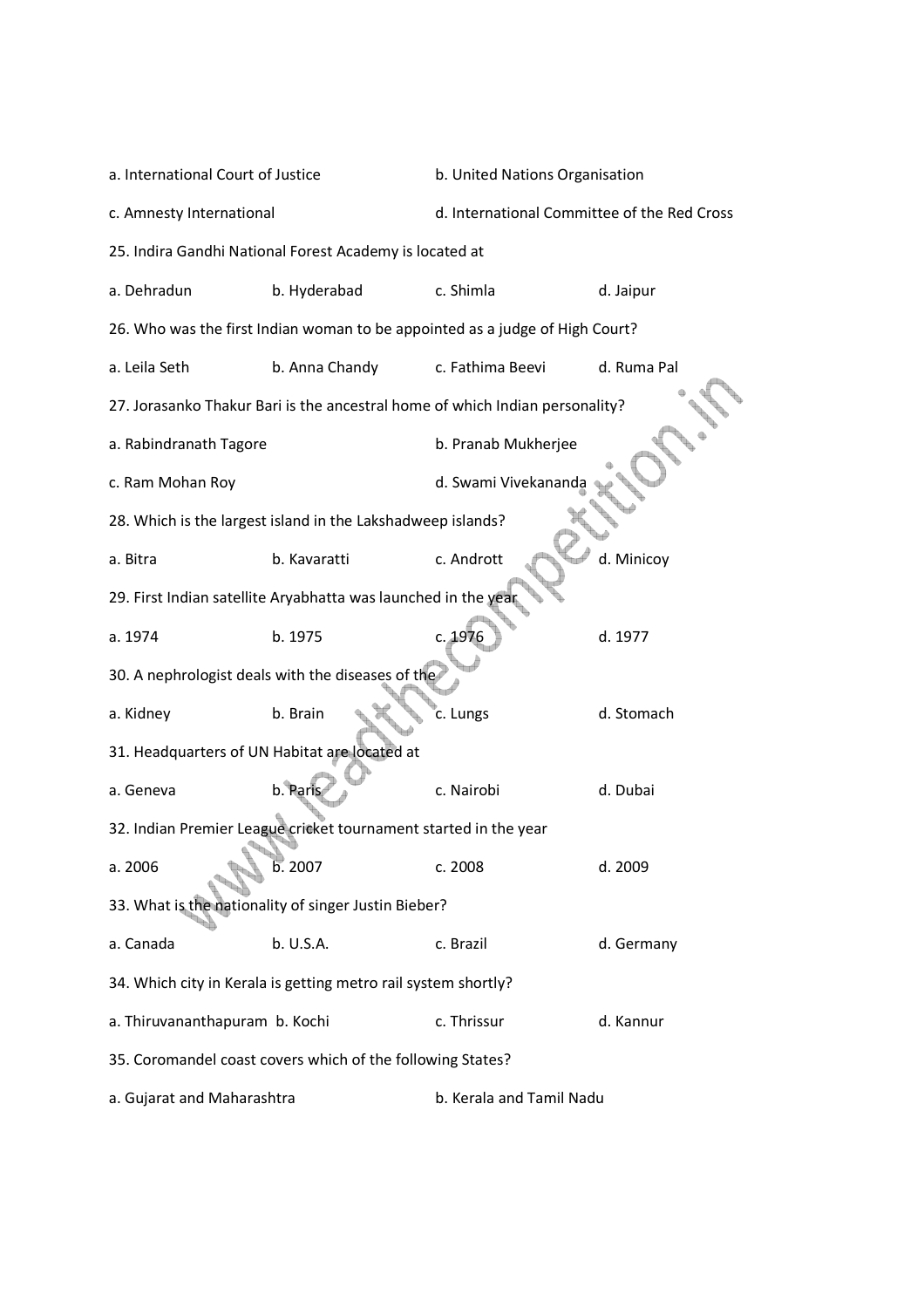| c. Andhra Pradesh and Odisha               |                                                                        | d. Tamil Nadu and Andhra Pradesh |                      |  |  |  |  |
|--------------------------------------------|------------------------------------------------------------------------|----------------------------------|----------------------|--|--|--|--|
|                                            | 36. Malihabad in Uttar Pradesh is famous for which variety of mangoes? |                                  |                      |  |  |  |  |
| a. Kesar                                   | b. Dasheri                                                             | c. Alphonso                      | d. Langda            |  |  |  |  |
| 37. Vinson Massif is a mountain located in |                                                                        |                                  |                      |  |  |  |  |
| a. Antarctica                              | b. Europe                                                              | c. Australia                     | d. Africa            |  |  |  |  |
|                                            | 38. Which of the following is an eating disorder?                      |                                  |                      |  |  |  |  |
| a. Progeria                                | b. Dyslexia                                                            | c. Anorexia                      | d. Dementia          |  |  |  |  |
|                                            | 39. Which Round Table Conference was attended by Mahatma Gandhi?       |                                  |                      |  |  |  |  |
| a. First                                   | b. Second                                                              | c. Third                         | ⊕ Nont               |  |  |  |  |
|                                            | 40. Fields Medal is given for outstanding contribution in which field? |                                  |                      |  |  |  |  |
| a. Peace                                   | b. Journalism                                                          | c. Music                         | d. Mathematics       |  |  |  |  |
|                                            | 41. Buddha Purnima marks which event in Buddha's life?                 |                                  |                      |  |  |  |  |
| a. Birth                                   | b. Enlightenment                                                       | c. Death                         | d. All of the above  |  |  |  |  |
| 42. The Nile river drains into the         |                                                                        |                                  |                      |  |  |  |  |
| a. Mediterranean Sea                       | b. Red Sea                                                             | c. Gulf of Oman                  | d. Arabian Sea       |  |  |  |  |
|                                            | 43. The Great Bath of the Harappan Civilization has been found at      |                                  |                      |  |  |  |  |
| a. Harappa                                 | b. Mohenjadaro                                                         | c. Kalibangan                    | d. Lothal            |  |  |  |  |
| 44. En Marche! is a political party in     |                                                                        |                                  |                      |  |  |  |  |
| a. Brazil                                  | b. Spain                                                               | c. France                        | d. Greece            |  |  |  |  |
|                                            | 45. Which is the fastest mode of heat transfer?                        |                                  |                      |  |  |  |  |
| a. Radiation                               | b. Conduction                                                          | c. Convection                    | d. None of the above |  |  |  |  |
|                                            | 46. Who is the Chief Executive Officer of the NITI Aayog?              |                                  |                      |  |  |  |  |
| a. Ramesh Chand                            | b. Arvind Panagariya                                                   | c. Bibek Debroy                  | d. Amitabh Kant      |  |  |  |  |
|                                            | 47. Which of the following will be subject to the new GST?             |                                  |                      |  |  |  |  |
| a. Alcohol for human consumption           |                                                                        | b. Tobacco                       |                      |  |  |  |  |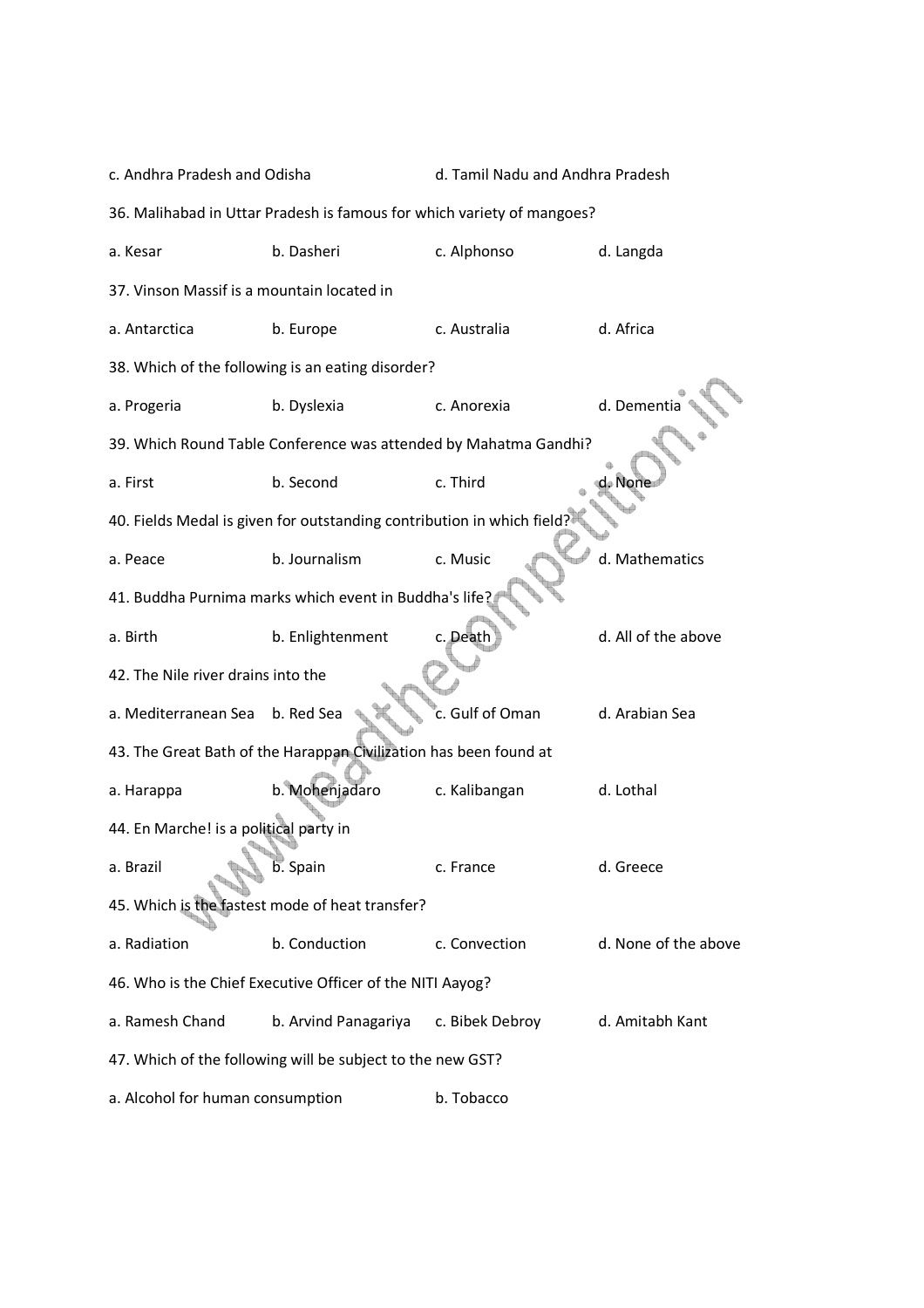| c. Petroleum products                         |                                                                      | d. Electricity                                                                |                  |  |
|-----------------------------------------------|----------------------------------------------------------------------|-------------------------------------------------------------------------------|------------------|--|
| 48. Margarine is a food item obtained from    |                                                                      |                                                                               |                  |  |
| a. Milk                                       | b. Animal fat                                                        | c. Vegetable oil                                                              | d. Fruits        |  |
|                                               |                                                                      | 49. Which of the following States does not have a border with Myanmar?        |                  |  |
| a. Tripura                                    | b. Nagaland                                                          | c. Mizoram                                                                    | d. Manipur       |  |
|                                               | 50. Ratnagiri in Maharashtra is famous for which variety of mangoes? |                                                                               |                  |  |
| a. Kesar                                      | b. Alphonso                                                          | c. Dasheri                                                                    | d. Langda        |  |
|                                               | 51. Buckingham Canal is located in which State?                      |                                                                               |                  |  |
| a. Maharashtra                                | b. Andhra Pradesh                                                    | c. Karnataka                                                                  |                  |  |
| 52. Boston Tea Party is associated with       |                                                                      |                                                                               |                  |  |
| a. American Independence                      |                                                                      | b. French Revolution                                                          |                  |  |
| c. Industrial Revolution                      |                                                                      | d. Russian Revolution                                                         |                  |  |
| 53. Fish plates are used in railway tracks to |                                                                      |                                                                               |                  |  |
| a. fix rails to the sleepers                  |                                                                      | b. fix sleepers to the ground                                                 |                  |  |
| c. join two rails                             |                                                                      | d. join two coaches                                                           |                  |  |
|                                               | 54. What is the minimum limit for an RTGS transaction?               |                                                                               |                  |  |
| a. Rs. 10,000                                 | b. Rs. 20,000                                                        | c. Rs. 1,00,000                                                               | d. Rs. 2,00,000  |  |
|                                               |                                                                      | 55. For the financial year 201718, the income tax rate is 5% for incomes upto |                  |  |
| a. Rs. 5 lakhs                                | b. Rs. 4 lakhs                                                       | c. Rs. 3 lakhs                                                                | d. Rs. 2.5 lakhs |  |
| 56. Panchmarhi is a hill station located in   |                                                                      |                                                                               |                  |  |
| a. Western Ghats                              | b. Satpura Hills                                                     | c. Aravalli Hills                                                             | d. Vindhya Hills |  |
|                                               | 57. National Institute of Bank Management is located in              |                                                                               |                  |  |
| a. Mumbai                                     | b. New Delhi                                                         | c. Chandigarh                                                                 | d. Pune          |  |
|                                               | 58. Holstein Friesian is a breed of which domestic animal?           |                                                                               |                  |  |
| a. Horse                                      | b. Goat                                                              | c. Cow                                                                        | d. Sheep         |  |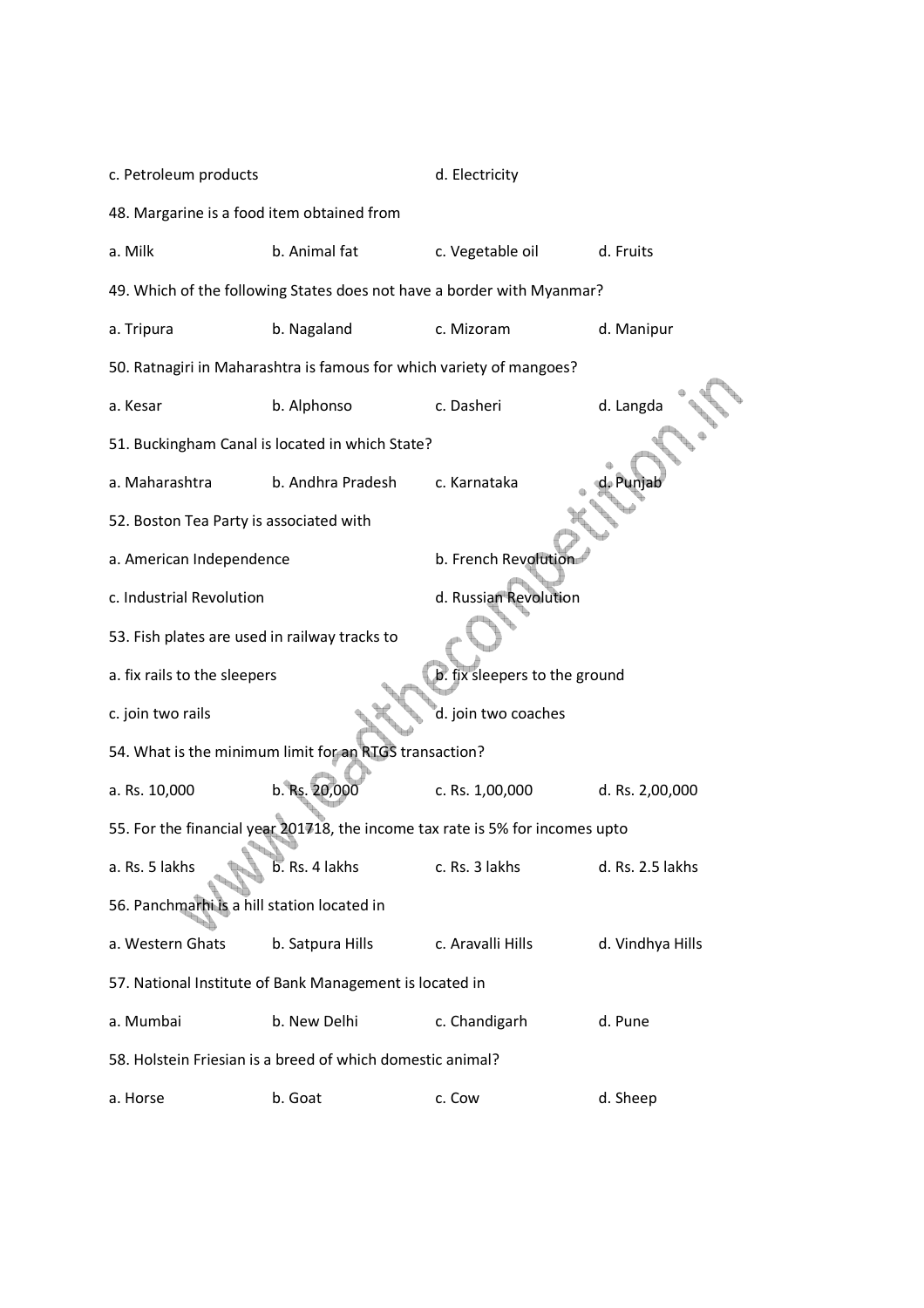|                                                            | 59. In which year was the decimal system of currency introduced in India? |                     |                                                                                                 |
|------------------------------------------------------------|---------------------------------------------------------------------------|---------------------|-------------------------------------------------------------------------------------------------|
| a. 1955                                                    | b. 1957                                                                   | c. 1961             | d. 1963                                                                                         |
| 60. What fraction of his weight would a man weigh on moon? |                                                                           |                     |                                                                                                 |
| a. one-sixth                                               | b. one-fourth                                                             | c. one-eighth       | d. one-fifth                                                                                    |
|                                                            | 61. Shanta and VP Dhananjayan are associated with which form of dance     |                     |                                                                                                 |
| a. Yakshagana                                              | b. Kuchipudi                                                              | c. Bharat Natyam    | d. Odissi                                                                                       |
|                                                            | 62. India adopted the decimal system of currency in the year              |                     |                                                                                                 |
| a. 1952                                                    | b. 1955                                                                   | c. 1956             | d. 1957                                                                                         |
|                                                            | 63. Headquarters of which bank are located in Manipal, Karnataka?         |                     |                                                                                                 |
| a. Syndicate Bank                                          | b. Canara Bank                                                            | c. Corporation Bank | d. Vijaya bank                                                                                  |
|                                                            | 64. Which part of the body is affected by diphtheria?                     |                     |                                                                                                 |
| a. Eyes                                                    | b. Throat                                                                 | c. Lungs            | d. Intestines                                                                                   |
|                                                            | 65. Cotton fibre is obtained from which part of the plant?                |                     |                                                                                                 |
| a. Flowers                                                 | b. Fruit                                                                  | c. Seed             | d. Leaves                                                                                       |
|                                                            |                                                                           |                     | 66. A senior citizen between 60 and 80 years is exempted from Income Tax if his income is below |
| a. 5 lakhs                                                 | b. 4 lakhs                                                                | c. 3 lakhs          | d. 2.5 lakhs                                                                                    |
|                                                            | 67. Through which Asian country does the equator pass?                    |                     |                                                                                                 |
| a. Sri Lanka                                               | b. Thailand                                                               | c. Philippines      | d. Indonesia                                                                                    |
| 68. Who was the 24 <sup>th</sup> Tirthankara of Jainism?   |                                                                           |                     |                                                                                                 |
| a. Mahavira                                                | b. Rishabhnath                                                            | c. Parshavnath      | d. Padmaprabha                                                                                  |
|                                                            | 69. Who of the following attended all the three Round Table Conferences?  |                     |                                                                                                 |
| a. Mahatma Gandhi                                          | b. BR Ambedkar                                                            | c. MA Jinnah        | d. Dadabhai Naoroji                                                                             |
|                                                            | 70. The longest railway bridge in India is located in                     |                     |                                                                                                 |
| a. Kerala                                                  | b. Bihar                                                                  | c. Assam            | d. Uttar Pradesh                                                                                |
|                                                            |                                                                           |                     |                                                                                                 |

71. With which of the following was Florence Nightingale associated?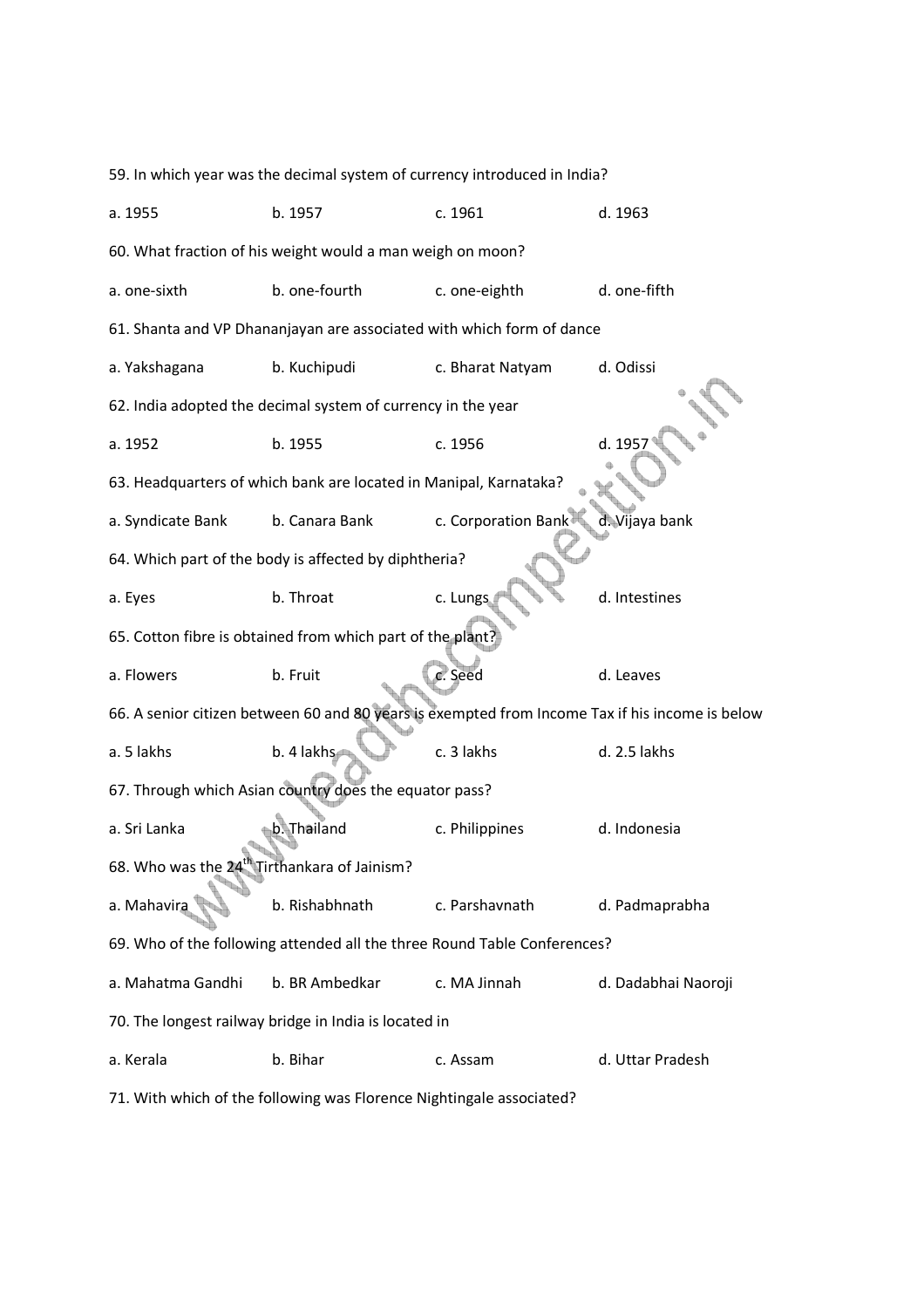| a. First World War                                                                        | b. Second World War                                                                    | c. Opium War      | d. Crimean War    |  |  |  |
|-------------------------------------------------------------------------------------------|----------------------------------------------------------------------------------------|-------------------|-------------------|--|--|--|
|                                                                                           | 72. Which western singer performed live in Mumbai recently?                            |                   |                   |  |  |  |
| a. Justin Bieber                                                                          | b. Adele                                                                               | c. Jay Z          | d. Bob dylan      |  |  |  |
|                                                                                           | 73. In which season are Kharif crops sown in India?                                    |                   |                   |  |  |  |
| a. Summer                                                                                 | b. Rainy                                                                               | c. Winter         | d. Spring         |  |  |  |
| 74. Spirogyra is a type of                                                                |                                                                                        |                   |                   |  |  |  |
| a. Bacteria                                                                               | b. Virus                                                                               | c. Algae          | d. Fungi          |  |  |  |
| 75. Rate of change of velocity is known as                                                |                                                                                        |                   |                   |  |  |  |
| a. Momentum                                                                               | b. Acceleration                                                                        | c. Inertia        | d. Kinetics       |  |  |  |
|                                                                                           | 76. Which award is given at the Cannes Film Festival?                                  |                   |                   |  |  |  |
| a. Golden Peacock                                                                         | b. Golden Lion                                                                         | c. Golden Lotus   | d. Golden Palm    |  |  |  |
| 77. A malware in which money is demanded to provide access to one's own files is known as |                                                                                        |                   |                   |  |  |  |
| a. Spyware                                                                                | b. Ransomware                                                                          | c. Scareware      | d. Adware         |  |  |  |
| 78. Republic TV channel has been launched by                                              |                                                                                        |                   |                   |  |  |  |
| a. Prannoy Roy                                                                            | b. Rajat Sharma                                                                        | c. Arnab Goswami  | d. Vikram Chandra |  |  |  |
|                                                                                           | 79. World Heritage Site Basilica of Bom Jesus is located in                            |                   |                   |  |  |  |
| a. Goa                                                                                    | b. Puducherry                                                                          | c. Kochi          | d. Mangalore      |  |  |  |
|                                                                                           | 80. Which place in Maharashtra is famous for the producion of bananas?                 |                   |                   |  |  |  |
| a. Nashik                                                                                 | b. Jalgaon                                                                             | c. Ahmednagar     | d. Ratnagiri      |  |  |  |
|                                                                                           | 81. How many States have a boundary with China?                                        |                   |                   |  |  |  |
| a. Four                                                                                   | b. Five                                                                                | c. Six            | d. Seven          |  |  |  |
| 82. Raisina Hill in New Delhi is a part of                                                |                                                                                        |                   |                   |  |  |  |
| a. Vindhyas                                                                               | b. Shivalik Hills                                                                      | c. Aravalli Hills | d. Satpuras       |  |  |  |
|                                                                                           | 83. Which country will not be a user of the South Asia Satellite launched in May 2017? |                   |                   |  |  |  |
| a. Pakistan                                                                               | b. Maldives                                                                            | c. Sri Lanka      | d. Nepal          |  |  |  |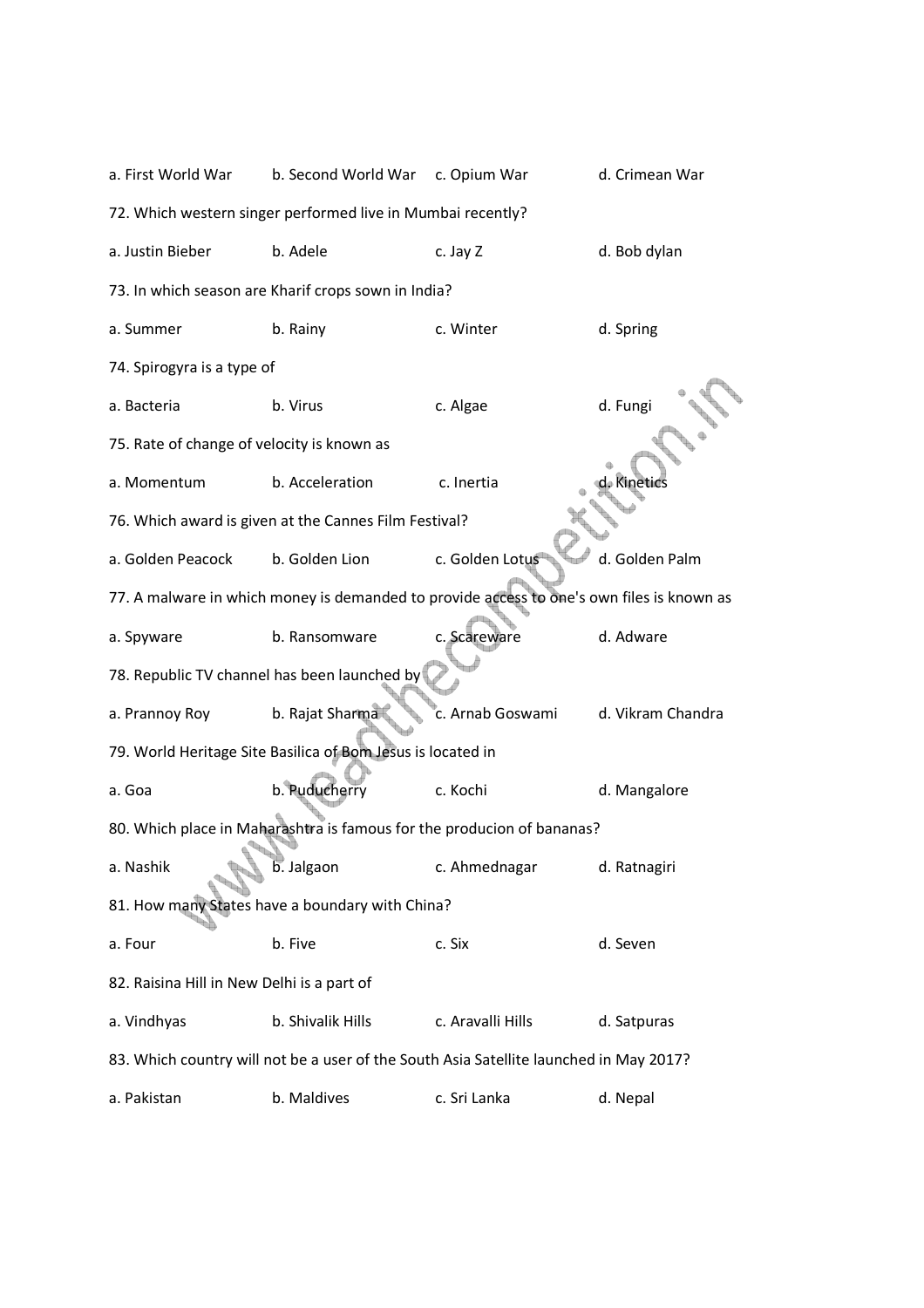| 84. Orange Cap at the Indian Premier League is given for         |                         |                                                                                                                                                                                                                                                                                                            |  |  |  |  |
|------------------------------------------------------------------|-------------------------|------------------------------------------------------------------------------------------------------------------------------------------------------------------------------------------------------------------------------------------------------------------------------------------------------------|--|--|--|--|
| a. Taking maximum wickets                                        | b. Scoring maximum runs |                                                                                                                                                                                                                                                                                                            |  |  |  |  |
| c. Winning most matches                                          | d. Taking most catches  |                                                                                                                                                                                                                                                                                                            |  |  |  |  |
|                                                                  |                         |                                                                                                                                                                                                                                                                                                            |  |  |  |  |
| b. Sri Lanka                                                     | c. Seychelles           | d. Indonesia                                                                                                                                                                                                                                                                                               |  |  |  |  |
|                                                                  |                         |                                                                                                                                                                                                                                                                                                            |  |  |  |  |
| b. Kedarnath                                                     | c. Amarnath             | d. Haridwa                                                                                                                                                                                                                                                                                                 |  |  |  |  |
| 87. Brent Index is associated with                               |                         |                                                                                                                                                                                                                                                                                                            |  |  |  |  |
| b. Silver                                                        | c. Copper               | . Crude Oil                                                                                                                                                                                                                                                                                                |  |  |  |  |
| 88. Which mammal lays eggs?                                      |                         |                                                                                                                                                                                                                                                                                                            |  |  |  |  |
| b. Dolphin                                                       | c. Platypus             | d. Whale                                                                                                                                                                                                                                                                                                   |  |  |  |  |
| 89. Which State receives the first rainfall of SouthWest monsoon |                         |                                                                                                                                                                                                                                                                                                            |  |  |  |  |
| b. Kerala                                                        | c. Karnataka            | d. Maharashtra                                                                                                                                                                                                                                                                                             |  |  |  |  |
|                                                                  |                         |                                                                                                                                                                                                                                                                                                            |  |  |  |  |
| b. Mars                                                          | c. Jupiter              | d. Uranus                                                                                                                                                                                                                                                                                                  |  |  |  |  |
| 91. The easternmost longitude of India is                        |                         |                                                                                                                                                                                                                                                                                                            |  |  |  |  |
| b. 95                                                            | c. 92° 35' E            | d. 87° 45' E                                                                                                                                                                                                                                                                                               |  |  |  |  |
|                                                                  |                         |                                                                                                                                                                                                                                                                                                            |  |  |  |  |
| b. 1945                                                          | c. 1947                 | d. 1950                                                                                                                                                                                                                                                                                                    |  |  |  |  |
| 93. In which months do equinoxes occur?                          |                         |                                                                                                                                                                                                                                                                                                            |  |  |  |  |
| a. December and June b. March and June                           |                         | c. June and September d. March and September                                                                                                                                                                                                                                                               |  |  |  |  |
| 94. Acetyl Salicylic Acid is commonly known as                   |                         |                                                                                                                                                                                                                                                                                                            |  |  |  |  |
| b. Vitamin C                                                     | c. Aspirin              | d. Vitamin E                                                                                                                                                                                                                                                                                               |  |  |  |  |
|                                                                  |                         |                                                                                                                                                                                                                                                                                                            |  |  |  |  |
| b. Carbon monoxide                                               | c. Acetylene            | d. Ethylene                                                                                                                                                                                                                                                                                                |  |  |  |  |
|                                                                  |                         | 85. SIMBEX is a joint military exercise by India and<br>86. Which of the following is not located in Uttarakhand?<br>90. Which planet has the highest gravity in the Solar system?<br>92. In which year did India join the United Nations Organisation?<br>95. Which is the main constituent of Gobar Gas? |  |  |  |  |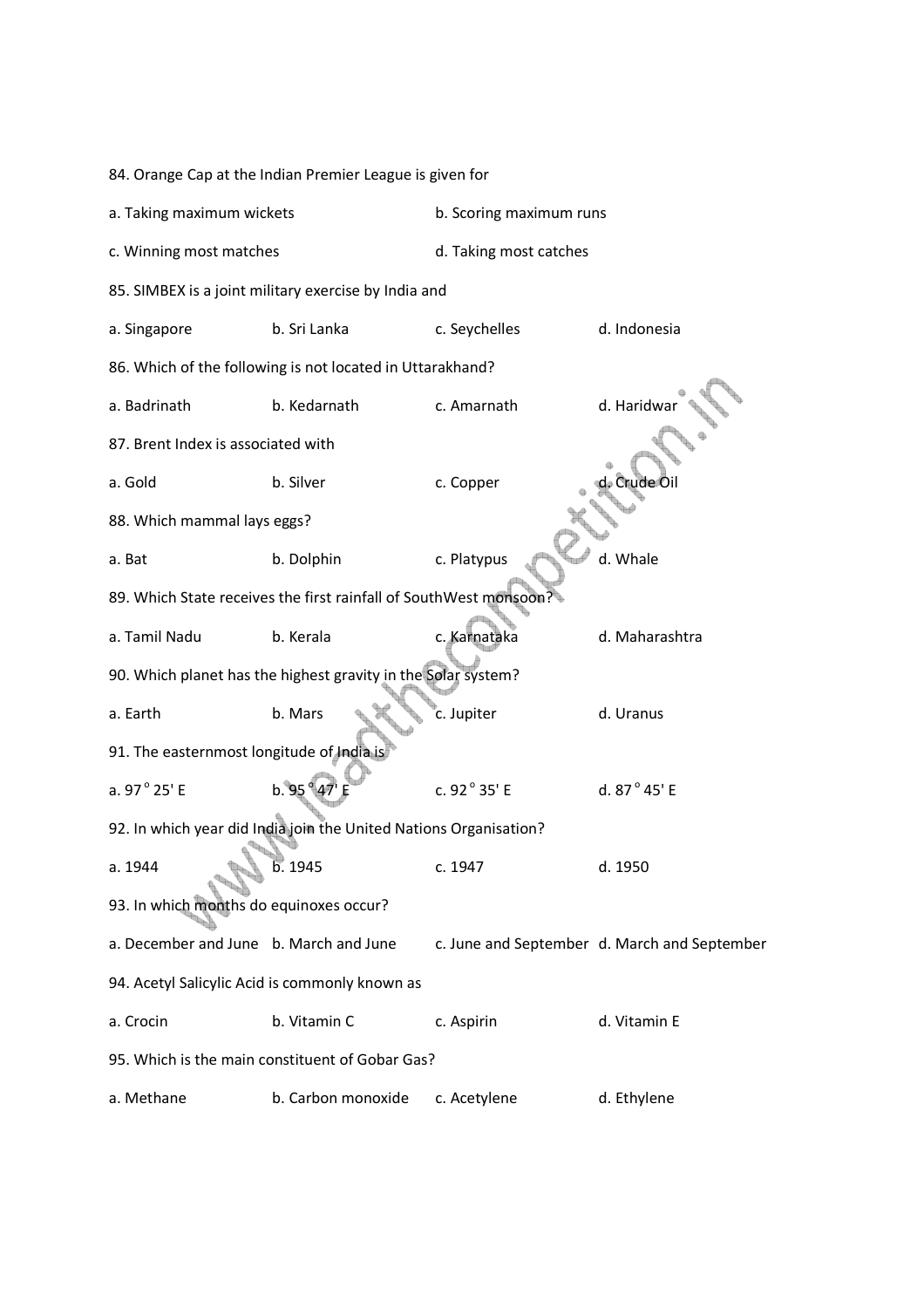96. Foot and Mouth disease in hooved animals is caused due to a. Bacteria b. Fungi c. Virus d. Protozoan 97. Borra Caves are located in a. Visakhapatnam b. Vijayawada c. Berhampur d. Bhimbetka 98. How many times has India hosted the Asian Games? a. One b. Two c. Three d. Four 99. French rule in India ended with the a. Battle of Plassey b. Battle of Buxar c. Battle of Wandiwash d. Battle of Panipat 100. Gautama Buddha delivered his first sermon at a. Lumbini b. Bodh Gaya c. Nalanda d. Sarnath 101. Doldrums is a low pressure area around the a. Tropic of Cancer b. Equator c. Tropic of Capricorn d. Poles 102. New Moor island is claimed both by India and a. Bangladesh b. Sri Lanka c. Maldives d. Myanmar 103. Which of the following is the oldest dynasty? a. Mauryan Dynasty b. Nanda Dynasty c. Haryanka Dynasty d. Shunga Dynasty 104. What would be the difference in time between two places separated by 15 degrees longitude? a. 4 minutes b. 15 minutes c. Half an hour d. One hour 105. Mixed economy means coexistence of a. Public and Private sector b. Agriculture and Industrial sector c. Domestic and Foreign investments d. Traditional and Modern industries 106. In which year did television service start in India? a. 1952 b. 1955 c. 1959 d. 1962 107. Which type of mirror is used as a rear view mirror in vehicles? a. Convex mirror b. Concave mirror c. Plane mirror d. Concavoconvex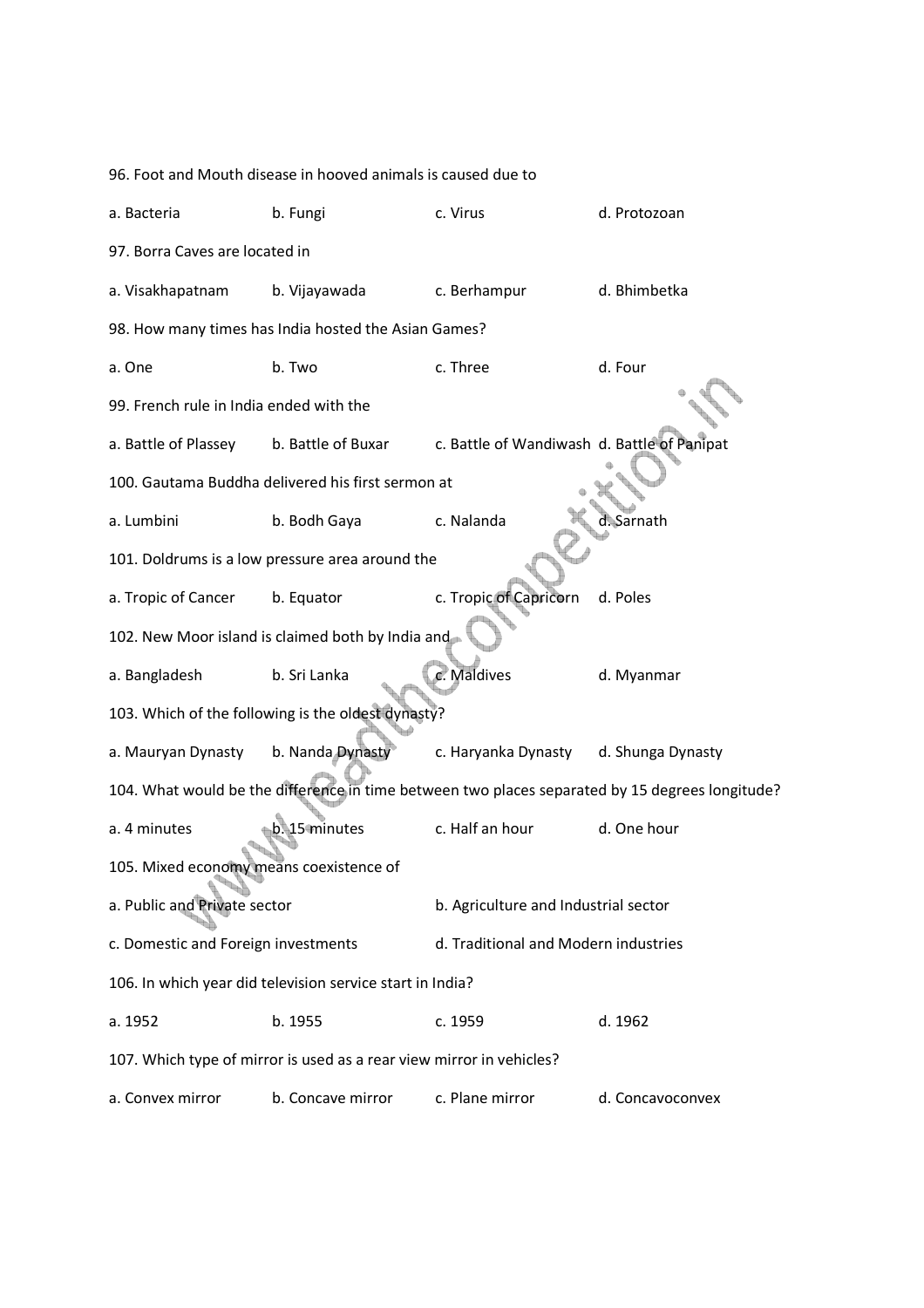| 108. Kudumbasree is a women empowerment and poverty eradication programme of |                                                                                    |                                 |                                                                                               |  |  |  |
|------------------------------------------------------------------------------|------------------------------------------------------------------------------------|---------------------------------|-----------------------------------------------------------------------------------------------|--|--|--|
| a. Karnataka                                                                 | b. Kerala                                                                          | c. Tamil Nadu                   | d. Andhra Pradesh                                                                             |  |  |  |
|                                                                              |                                                                                    |                                 | 109. When more people are engaged in a work than the number of people required, the result is |  |  |  |
| a. Disguised unemployment                                                    |                                                                                    | b. Cyclic unemployment          |                                                                                               |  |  |  |
| c. Seasonal unemployment                                                     |                                                                                    | d. Open unemployment            |                                                                                               |  |  |  |
|                                                                              | 110. Which country has the most number of people affected by AIDS?                 |                                 |                                                                                               |  |  |  |
| a. India                                                                     | b. South Africa                                                                    | c. Kenya                        | c. Mexico                                                                                     |  |  |  |
|                                                                              | 111. Which is a nonrenewable recyclable natural resource?                          |                                 |                                                                                               |  |  |  |
| a. Coal                                                                      | b. Metal                                                                           | c. Wind                         | d. Fores                                                                                      |  |  |  |
| 112. Buccal cavity is located in the                                         |                                                                                    |                                 |                                                                                               |  |  |  |
| a. Stomach                                                                   | b. Chest                                                                           | c. Mouth                        | d. Kidneys                                                                                    |  |  |  |
| 113. Which gas is liberated when hydrochloric acid reacts with a metal?      |                                                                                    |                                 |                                                                                               |  |  |  |
| a. Hydrogen                                                                  | b. Oxygen                                                                          | c. Carbon dioxide               | d. Nitrogen                                                                                   |  |  |  |
|                                                                              | 114. Which river is also known as Karnali river?                                   |                                 |                                                                                               |  |  |  |
| a. Kosi                                                                      | b. Betwa                                                                           | c. Gandak                       | d. Ghaghara                                                                                   |  |  |  |
|                                                                              | 115. Which crop requires 'Two hundred and ten frostfree days' for its cultivation? |                                 |                                                                                               |  |  |  |
| a. Cotton                                                                    | b. Coffee                                                                          | c. Wheat                        | d. Sugarcane                                                                                  |  |  |  |
|                                                                              | 116. The headquarters of East Coast Railways are located in                        |                                 |                                                                                               |  |  |  |
| a. Visakhapatnam                                                             | b. Kharagpur                                                                       | c. Bhubaneshwar                 | d. Kolkata                                                                                    |  |  |  |
|                                                                              | 117. Paradise Lost is a famous book written by                                     |                                 |                                                                                               |  |  |  |
| a. Dante                                                                     | b. Servantes                                                                       | c. John Milton                  | d. Thomas More                                                                                |  |  |  |
| 118. In the Second Battle of Panipat                                         |                                                                                    |                                 |                                                                                               |  |  |  |
| a. Sher Shah Suri defeated Humayun                                           |                                                                                    | b. Akbar defeated Hemu          |                                                                                               |  |  |  |
| c. Humayun defeated Sher Shah Suri                                           |                                                                                    | d. Babur defeated Ibrahim Lodhi |                                                                                               |  |  |  |
| 119. Who is the first Indian woman wrestler to qualify for the Olympics?     |                                                                                    |                                 |                                                                                               |  |  |  |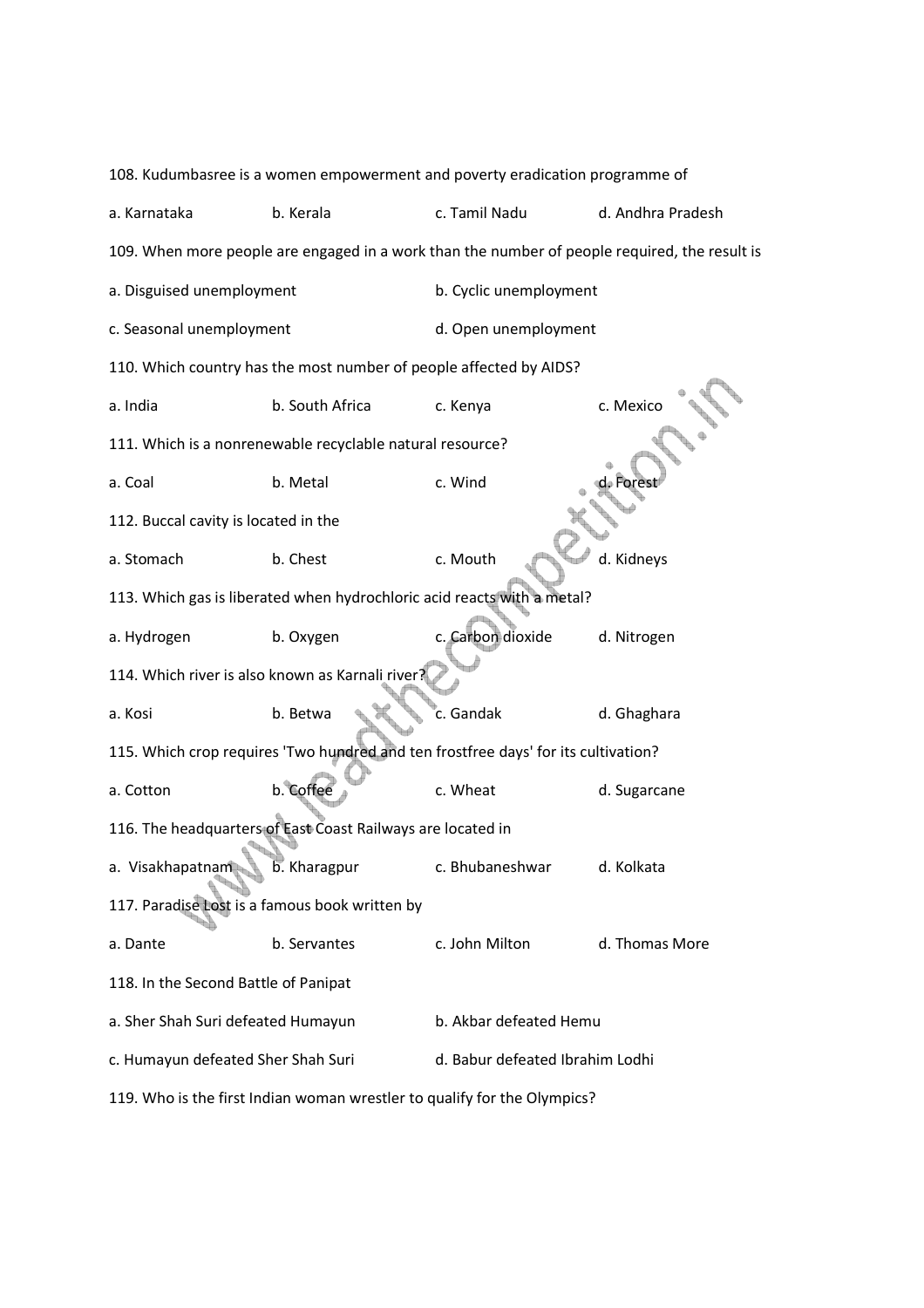| a. Geeta Phogat                                      | b. Babita Kumari                                                                 | c. Sakshi Malik                    | d. Vinesh Phogat                   |  |  |  |  |  |
|------------------------------------------------------|----------------------------------------------------------------------------------|------------------------------------|------------------------------------|--|--|--|--|--|
|                                                      | 120. Which planet is also known as the Evening Star?                             |                                    |                                    |  |  |  |  |  |
| a. Mercury                                           | b. Mars                                                                          | c. Venus                           | d. Uranus                          |  |  |  |  |  |
| 121. Candela is the unit of                          |                                                                                  |                                    |                                    |  |  |  |  |  |
| a. Luminous intensity                                | b. Luminous flux                                                                 | c. Reflectance                     | d. Radiance                        |  |  |  |  |  |
|                                                      | 122. Which city is located at the confluence of Subarnrekha and Kharkai?         |                                    |                                    |  |  |  |  |  |
| a. Dhanbad                                           | b. Jamshedpur                                                                    | c. Siliguri                        | d. Ranchi                          |  |  |  |  |  |
|                                                      | 123. Ahmedabad is known as the Manchester of India because of its                |                                    |                                    |  |  |  |  |  |
| a. Dairy industry                                    | b. Diamond industry                                                              | c. Textile industry                | d. Edible oil industry             |  |  |  |  |  |
|                                                      | 124. Which country has the longest coastline in the world?                       |                                    |                                    |  |  |  |  |  |
| a. Russia                                            | b. China                                                                         | c. Indonesia                       | d. Canada                          |  |  |  |  |  |
| 125. Which type of soil is also known as Regur soil? |                                                                                  |                                    |                                    |  |  |  |  |  |
| a. Black soil                                        | b. Red soil                                                                      | c. Laterite soil                   | d. Arid soil                       |  |  |  |  |  |
|                                                      | 126. Who gave the law of conservation of mass                                    |                                    |                                    |  |  |  |  |  |
| a. Joseph Proust                                     | b. Antoine Lavoisier                                                             | c. Dalton                          | d. Gay Lussac                      |  |  |  |  |  |
|                                                      | 127. Which movement was halted after the Chauri Chaura incident?                 |                                    |                                    |  |  |  |  |  |
| a. Swadeshi Movement                                 |                                                                                  | b. Civil Disobedience Movement     |                                    |  |  |  |  |  |
| c. Noncooperation Movement                           |                                                                                  | d. Quit India Movement             |                                    |  |  |  |  |  |
|                                                      | 128. Who of the following do not participate in the election of the President?   |                                    |                                    |  |  |  |  |  |
| a. Members of Rajya Sabha                            |                                                                                  | b. MLAs of States                  |                                    |  |  |  |  |  |
| c. MLAs of Delhi                                     |                                                                                  | d. MLCs of States                  |                                    |  |  |  |  |  |
|                                                      | 129. High pressure subtropical calm belts known as 'Horse Latitudes' lie between |                                    |                                    |  |  |  |  |  |
| a. $0^{\circ}$ and $10^{\circ}$                      | b. 15 $^{\circ}$ and 25 $^{\circ}$                                               | c. 20 $^{\circ}$ and 25 $^{\circ}$ | d. 30 $^{\circ}$ and 35 $^{\circ}$ |  |  |  |  |  |
|                                                      | 130. Velodrome is used for which of the following sports?                        |                                    |                                    |  |  |  |  |  |
| a. Cycling                                           | b. Swimming                                                                      | c. Wrestling                       | d. Boxing                          |  |  |  |  |  |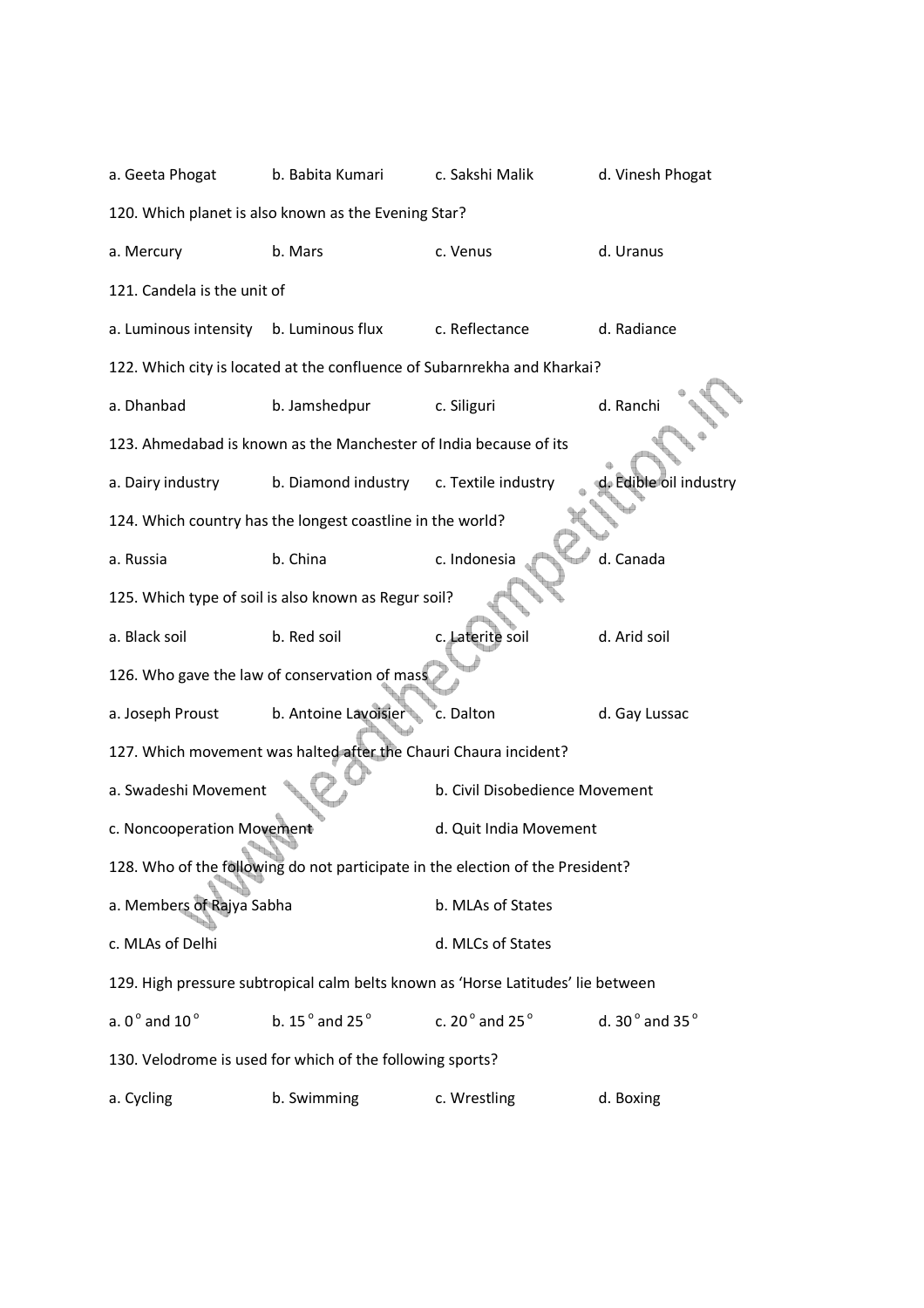131. Which of the following is known as Buried Sunshine? a. Diamond b. Gold c. Petroleum d. Coal 132. How many members are nominated by the President to the Lok Sabha? a. 12 **b. 6 c. 2** d. None 133. Terrace cultivation is widely practiced in which of the following States? a. Punjab b. Uttarakhand c. Rajasthan d. Gujarat 134. Which of the following drainage patterns resembles the branches of a tree? a. Dendritic b. Radial c. Trellis d. Centrifugal 135. Which of the following was the capital of Kalinga kingdom? a. Tosali b. Taxila c. Suvarnagiri d. Ujjain 136. Which of the following movements was not started by Mahatma Gandhi? a. Noncooperation movement b. Swadeshi movement c. Quit India movement d. Civil Disobedience movement 137. How many images of an object can be seen in two mirrors placed at 90& deg; to each other? a. One b. Two  $\mathbb{R}$  c. Three d. Four 138. The Speaker of the Lok Sabha is elected/appointed by the a. President b. Prime Minister c. Election Commission d. Members of the Lok Sabha 139. Which of the following is the oldest High Court in India? a. Kolkata b. Mumbai c. Delhi d. Madras 140. Which part of the eye is transplanted in eye donation? a. Iris b. Cornea c. Retina d. Sclera 141. Which of the following is not a millet? a. Jowar b. Maize c. Bajra d. Ragi 142. Swampy region south of Shiwalik Hills is known as a. Bhabar b. Bangar c. Terai d. Dooars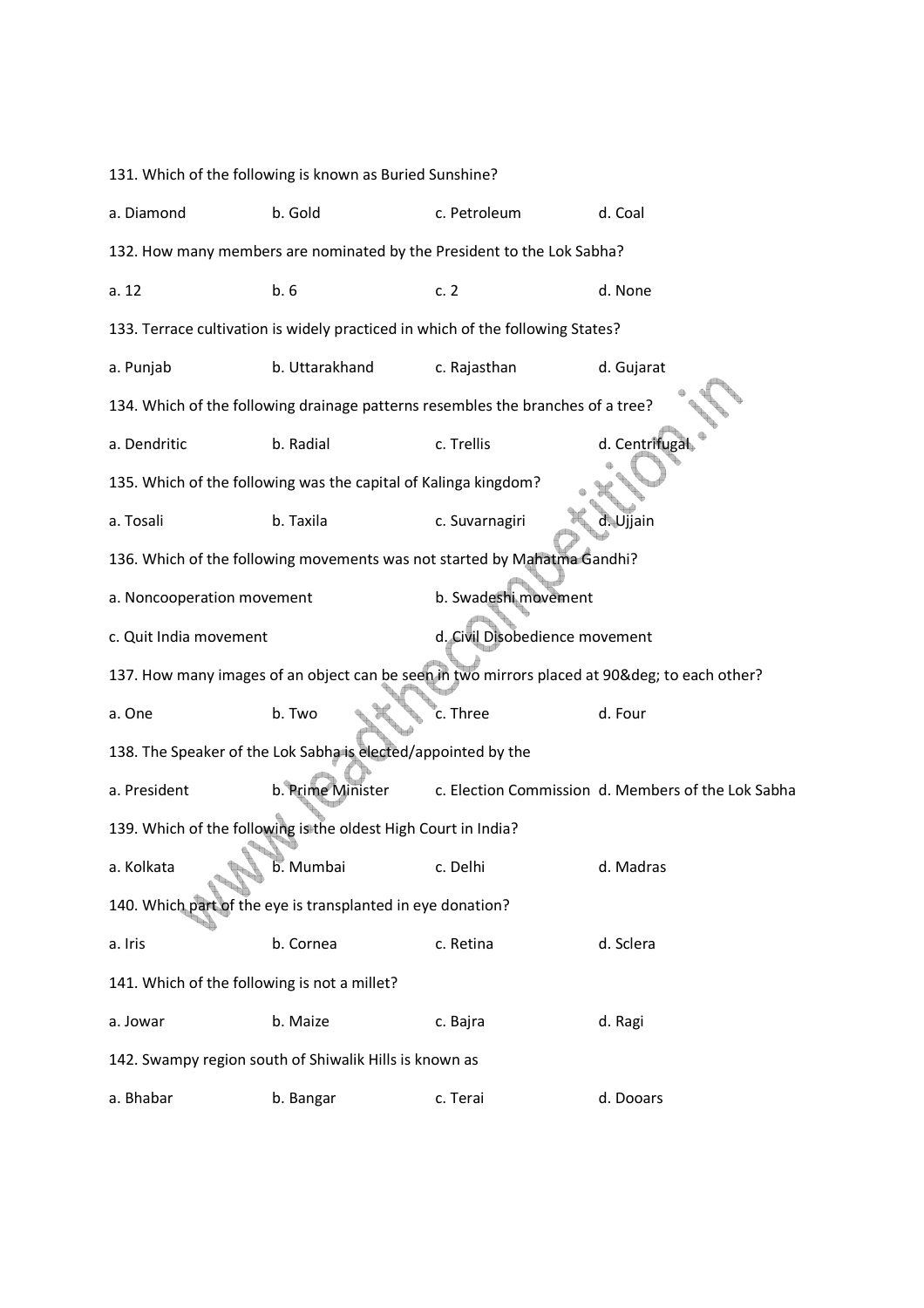143. Who gave the law of definite proportions?

| a. Joseph Proust                                                 |                                                                                            |                 | b. Antoine Lavoisier | c. Dalton |                     |           | d. Gay Lussac     |           |           |
|------------------------------------------------------------------|--------------------------------------------------------------------------------------------|-----------------|----------------------|-----------|---------------------|-----------|-------------------|-----------|-----------|
|                                                                  | 144. Which of the following has the highest frequency?                                     |                 |                      |           |                     |           |                   |           |           |
| a. Radio waves                                                   |                                                                                            | b. Microwaves   |                      |           | c. Light waves      |           | d. X rays         |           |           |
| 145. Which of the following does not have a border with Myanmar? |                                                                                            |                 |                      |           |                     |           |                   |           |           |
| a. Tripura                                                       |                                                                                            | b. Nagaland     |                      |           | c. Manipur          |           | d. Mizoram        |           |           |
|                                                                  | 146. The headquarters of North Eastern Railways are located in                             |                 |                      |           |                     |           |                   |           |           |
| a. Guwahati                                                      |                                                                                            | b. Kolkata      |                      |           | c. Gorakhpur        |           | d. New Jalpaiguri |           |           |
|                                                                  | 147. A Brief History of Time is a famous book written by                                   |                 |                      |           |                     |           |                   |           |           |
| a. Albert Einstein                                               |                                                                                            |                 | b. Stephen Hawking   |           | c. Bertrand Russell |           | d. Edwin Hubble   |           |           |
|                                                                  | 148. Which battle laid the foundation of British empire in India?                          |                 |                      |           |                     |           |                   |           |           |
|                                                                  | c. Battle of Wandiwash d. First Carnatic War<br>a. Battle of Plassey<br>b. Battle of Buxar |                 |                      |           |                     |           |                   |           |           |
|                                                                  | 149. Who was the first person to reach the South Pole?                                     |                 |                      |           |                     |           |                   |           |           |
| a. Roald Amundsen                                                |                                                                                            | b. Robert Peary |                      |           | c. Robert Scott     |           | d. Edmund Hillary |           |           |
|                                                                  | 150. Which planet has the longest day?                                                     |                 |                      |           |                     |           |                   |           |           |
| a. Mercury                                                       |                                                                                            | b. Mars         |                      | c. Venus  |                     |           | d. Uranus         |           |           |
| <b>Answers</b>                                                   |                                                                                            |                 |                      |           |                     |           |                   |           |           |
| 1. (b)                                                           | 2. (a)                                                                                     | 3. (d)          | 4. $(c)$             | 5. $(a)$  | 6. (a)              | 7. (b)    | 8. (d)            | 9. $(c)$  | 10. (a)   |
| 11. $(d)$                                                        | 12. (a)                                                                                    | 13. (b)         | 14. (b)              | 15. $(c)$ | 16. $(b)$           | 17. (a)   | 18. (b)           | 19. (a)   | 20. (b)   |
| 21. (a)                                                          | 22.(b)                                                                                     | 23. (c)         | 24. (a)              | 25. (a)   | 26. (b)             | 27. (a)   | 28. (c)           | 29. (b)   | 30. (a)   |
| 31. (c)                                                          | 32. (c)                                                                                    | 33. (a)         | 34. (b)              | 35. (d)   | 36. (b)             | 37. (a)   | 38. (c)           | 39. (b)   | 40. (d)   |
| 41. (d)                                                          | 42. (a)                                                                                    | 43. (b)         | 44. $(c)$            | 45. (a)   | 46.(d)              | 47. (b)   | 48. $(c)$         | 49. $(a)$ | 50. $(b)$ |
| 51. (b)                                                          | 52. $(a)$                                                                                  | 53. $(c)$       | 54. (d)              | 55. $(a)$ | 56. $(b)$           | 57. $(d)$ | 58. $(c)$         | 59. (b)   | 60. (a)   |
| 61. $(c)$                                                        | 62. (d)                                                                                    | 63. (a)         | 64. (b)              | 65. (b)   | 66. $(c)$           | 67. (d)   | 68. (a)           | 69. (b)   | 70. (a)   |
| 71. (d)                                                          | 72. (a)                                                                                    | 73. (b)         | 74. (c)              | 75. (b)   | 76. (d)             | 77. (b)   | 78. (c)           | 79. (a)   | 80. (b)   |
| 81. (b)                                                          | 82. (c)                                                                                    | 83. (a)         | 84. (b)              | 85. (a)   | 86. (c)             | 87. (d)   | 88. (c)           | 89. (b)   | 90. $(c)$ |